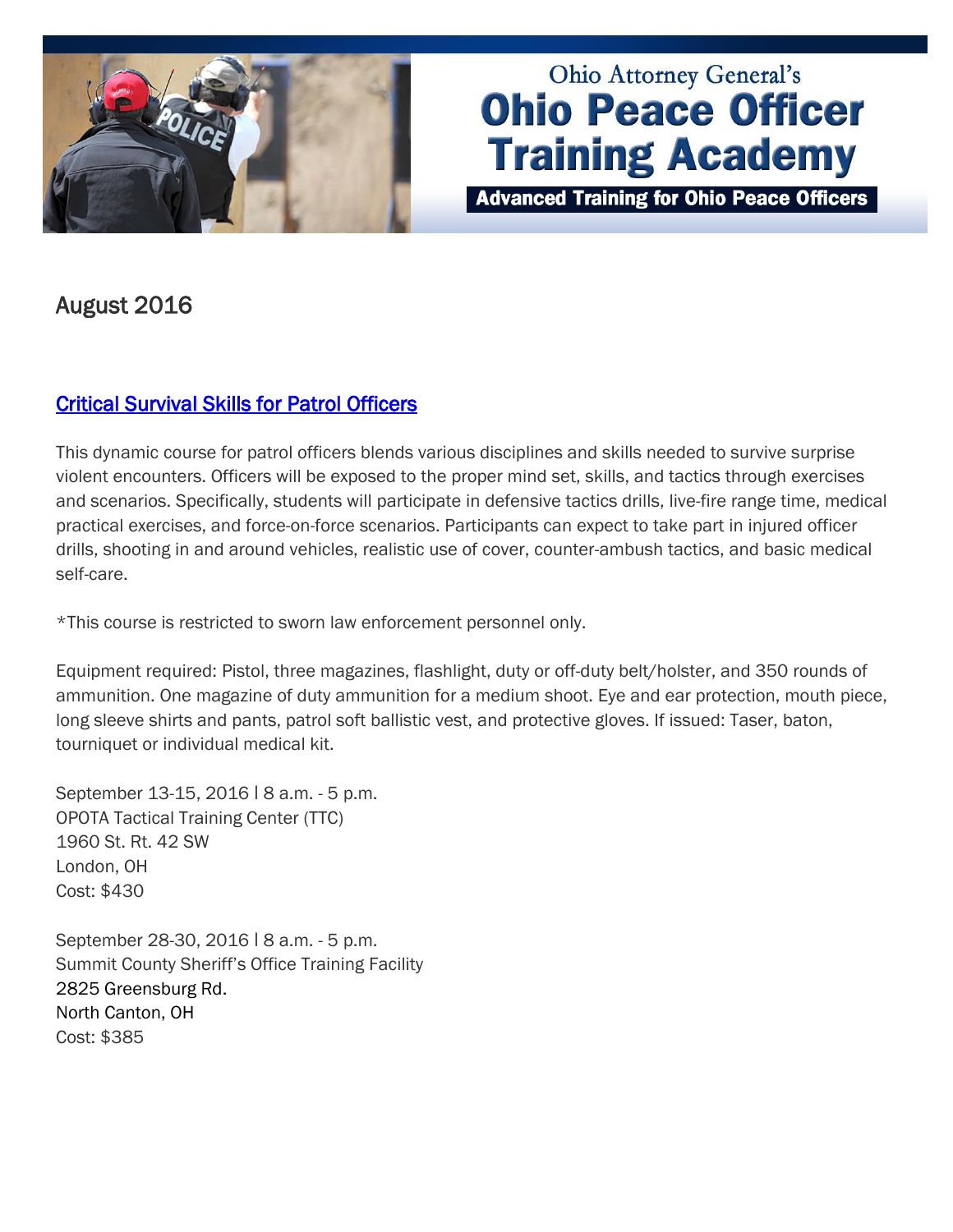#### [Counter Ambush Tactics for Law Enforcement](http://www.ohioattorneygeneral.gov/Law-Enforcement/Ohio-Peace-Officer-Training-Academy/Course-Catalog/Course-Categories/Firearms-Courses/Counter-Ambush-Tactics-for-Law-Enforcement)

According to the FBI, the second largest circumstance where law enforcement officers were killed between 2001 and 2010 was in ambush situations (22 percent). This course will offer strategies and techniques to avoid being ambushed and to increase an officer's chances of survival during an ambush. The live-fire drills will focus on surviving a near ambush, far ambush, vehicle ambush, and injured officer drills. This course will also address how to administer self-aid and conduct officer rescues.

\*This course is restricted to sworn law enforcement personnel only.

Equipment required: Duty pistol with three magazines, flashlight, duty belt/holster, 1,000 rounds of training ammunition, ballistic vest, one magazine of duty ammunition for a medium shoot, eye and ear protection, baseball style hat, and protective gloves.

August 23-25, 2016 ǀ 8 a.m. - 5 p.m. OPOTA Tactical Training Center (TTC) 1960 St. Rt. 42 SW London, OH Cost: \$345

August 30-September 1, 2016 ǀ 8 a.m. - 5 p.m. Summit County Sheriff's Office Training Facility 2825 Greensburg Rd. North Canton, OH Cost: \$300

### [Bulletproof Mind](http://www.ohioattorneygeneral.gov/Law-Enforcement/Ohio-Peace-Officer-Training-Academy/Course-Catalog/Course-Categories/Fitness-Wellness-Courses/Bulletproof-Mind)

Lieutenant Colonel Dave Grossman, USA (Ret.), has made major contributions to the fields of human aggression, society violence, and violent crime. Grossman's training objective is to "do for the mind and spirit, what body armor does for the torso."

Topics include: violent confrontation psychological and physiological manifestations; overcoming the resistance to employ lethal force; and the causes and effect of violence throughout the world.

August 24, 2016 ǀ 8 a.m. - 5 p.m. OPOTA Richfield Campus 4055 Highlander Pkwy. Ste. B Richfield, OH Cost: \$110

December 12, 2016 ǀ 8 a.m. - 5 p.m. OPOTA Main Campus 1650 St. Rt. 56 SW London, OH Cost: \$175